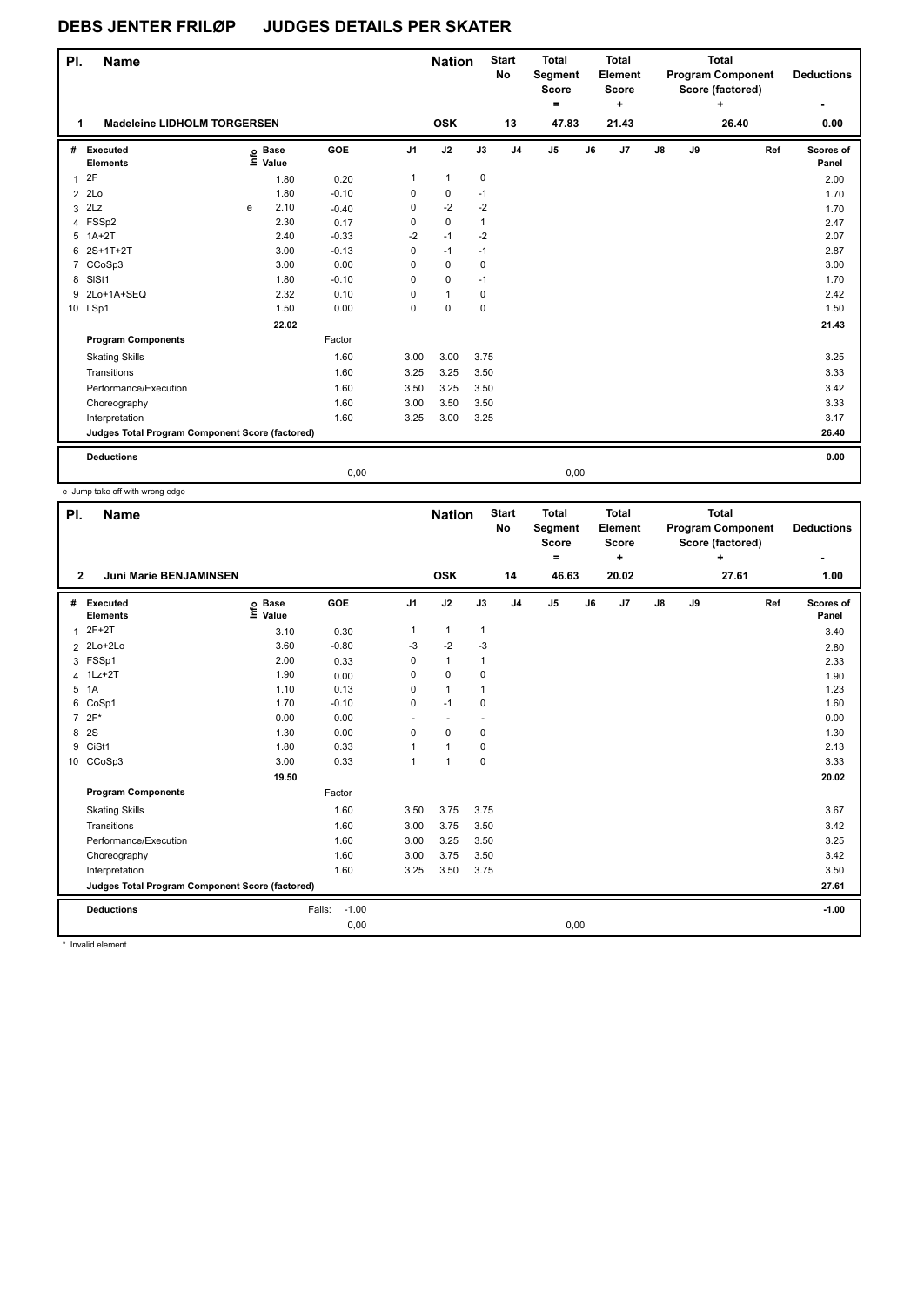| PI.          | Name                                            |                   |              |                         | <b>Nation</b>           |                   | <b>Start</b><br>No      | <b>Total</b><br>Segment<br><b>Score</b><br>$\equiv$ | <b>Total</b><br>Element<br><b>Score</b><br>÷ |    |    | <b>Total</b><br><b>Program Component</b><br>Score (factored)<br>$\ddot{}$ |     | <b>Deductions</b>  |
|--------------|-------------------------------------------------|-------------------|--------------|-------------------------|-------------------------|-------------------|-------------------------|-----------------------------------------------------|----------------------------------------------|----|----|---------------------------------------------------------------------------|-----|--------------------|
| 3            | <b>Malin Elisabeth NORMANN</b>                  |                   |              |                         | <b>SSK</b>              |                   | 11                      | 41.74                                               | 19.07                                        |    |    | 22.67                                                                     |     | 0.00               |
|              | # Executed<br><b>Elements</b>                   | e Base<br>E Value | GOE          | J1                      | J2                      | J3                | J4                      | J5                                                  | J6<br>J7                                     | J8 | J9 |                                                                           | Ref | Scores of<br>Panel |
| 1            | 2Lz                                             | 2.10              | 0.00         | $\pmb{0}$               | 0                       | 0                 |                         |                                                     |                                              |    |    |                                                                           |     | 2.10               |
|              | 2 2S+1Lo+2Lo                                    | 3.60              | $-0.60$      | -2                      | $-2$                    | $-2$              |                         |                                                     |                                              |    |    |                                                                           |     | 3.00               |
|              | 3 FSSp1                                         | 2.00              | 0.17         | 0                       | 0                       | $\mathbf{1}$      |                         |                                                     |                                              |    |    |                                                                           |     | 2.17               |
|              | 4 2T+2T                                         | 2.60              | $-0.53$      | -3                      | $-2$                    | -3                |                         |                                                     |                                              |    |    |                                                                           |     | 2.07               |
| 5            | 1A+1A+SEQ                                       | 1.76              | 0.07         | 0                       | $\mathbf{1}$            | $\pmb{0}$         |                         |                                                     |                                              |    |    |                                                                           |     | 1.83               |
| 6 2F         |                                                 | 1.80              | $-0.60$      | $-2$                    | $-2$                    | $-2$              |                         |                                                     |                                              |    |    |                                                                           |     | 1.20               |
|              | 7 LSp1                                          | 1.50              | 0.00         | 0                       | 0                       | $\pmb{0}$         |                         |                                                     |                                              |    |    |                                                                           |     | 1.50               |
|              | 8 2Lo                                           | 1.80              | $-0.40$      | $-1$                    | $-2$                    | $-1$              |                         |                                                     |                                              |    |    |                                                                           |     | 1.40               |
|              | 9 SISt1                                         | 1.80              | 0.00         | 0                       | 0                       | $\pmb{0}$         |                         |                                                     |                                              |    |    |                                                                           |     | 1.80               |
|              | 10 CCoSp1                                       | 2.00              | 0.00         | 0                       | 0                       | 0                 |                         |                                                     |                                              |    |    |                                                                           |     | 2.00               |
|              |                                                 | 20.96             |              |                         |                         |                   |                         |                                                     |                                              |    |    |                                                                           |     | 19.07              |
|              | <b>Program Components</b>                       |                   | Factor       |                         |                         |                   |                         |                                                     |                                              |    |    |                                                                           |     |                    |
|              | <b>Skating Skills</b>                           |                   | 1.60         | 3.00                    | 2.50                    | 3.25              |                         |                                                     |                                              |    |    |                                                                           |     | 2.92               |
|              | Transitions                                     |                   | 1.60         | 3.00                    | 2.75                    | 2.75              |                         |                                                     |                                              |    |    |                                                                           |     | 2.83               |
|              | Performance/Execution                           |                   | 1.60         | 2.75                    | 2.75                    | 3.25              |                         |                                                     |                                              |    |    |                                                                           |     | 2.92               |
|              | Choreography                                    |                   | 1.60         | 2.75                    | 2.75                    | 2.75              |                         |                                                     |                                              |    |    |                                                                           |     | 2.75               |
|              | Interpretation                                  |                   | 1.60         | 2.50                    | 2.75                    | 3.00              |                         |                                                     |                                              |    |    |                                                                           |     | 2.75               |
|              | Judges Total Program Component Score (factored) |                   |              |                         |                         |                   |                         |                                                     |                                              |    |    |                                                                           |     | 22.67              |
|              |                                                 |                   |              |                         |                         |                   |                         |                                                     |                                              |    |    |                                                                           |     |                    |
|              | <b>Deductions</b>                               |                   | 0,00         |                         |                         |                   |                         | 0,00                                                |                                              |    |    |                                                                           |     | 0.00               |
|              |                                                 |                   |              |                         |                         |                   |                         |                                                     |                                              |    |    |                                                                           |     |                    |
|              |                                                 |                   |              |                         |                         |                   |                         |                                                     |                                              |    |    |                                                                           |     |                    |
|              |                                                 |                   |              |                         |                         |                   | <b>Start</b>            | <b>Total</b>                                        | <b>Total</b>                                 |    |    | <b>Total</b>                                                              |     |                    |
| PI.          | Name                                            |                   |              |                         | <b>Nation</b>           |                   | No                      | Segment                                             | Element                                      |    |    | <b>Program Component</b>                                                  |     | <b>Deductions</b>  |
|              |                                                 |                   |              |                         |                         |                   |                         | <b>Score</b>                                        | <b>Score</b>                                 |    |    | Score (factored)                                                          |     |                    |
|              |                                                 |                   |              |                         |                         |                   |                         | $\equiv$                                            | ٠.                                           |    |    | ۰.                                                                        |     |                    |
| 4            | <b>Stine STÅLEN</b>                             |                   |              |                         | <b>TSK</b>              |                   | $\overline{\mathbf{r}}$ | 41.62                                               | 17.88                                        |    |    | 23.74                                                                     |     | 0.00               |
|              |                                                 |                   |              |                         |                         |                   |                         |                                                     |                                              |    |    |                                                                           |     |                    |
| #            | <b>Executed</b>                                 |                   | GOE          | J1                      | J2                      | J3                | J4                      | J5                                                  | J6<br>J7                                     | J8 | J9 |                                                                           | Ref | Scores of          |
|              | <b>Elements</b>                                 | e Base<br>E Value |              |                         |                         |                   |                         |                                                     |                                              |    |    |                                                                           |     | Panel              |
| $\mathbf{1}$ | SSp1                                            | 1.30              | 0.83         | $\overline{\mathbf{c}}$ | $\overline{\mathbf{c}}$ | $\mathbf{1}$      |                         |                                                     |                                              |    |    |                                                                           |     | 2.13               |
|              | 2 1A+2Lo                                        | 2.90              | $-0.10$      | $-1$                    | 0                       | $\mathbf 0$       |                         |                                                     |                                              |    |    |                                                                           |     | 2.80               |
|              | 3 SISt1                                         | 1.80              | 0.17         | 0                       | $\mathbf{1}$            | 0                 |                         |                                                     |                                              |    |    |                                                                           |     | 1.97               |
|              | 4 2 S<br>5 2Lo                                  | 1.30              | 0.07         | 0<br>0                  | $\mathbf{1}$<br>0       | 0<br>$\pmb{0}$    |                         |                                                     |                                              |    |    |                                                                           |     | 1.37               |
|              |                                                 | 1.80              | 0.00         | 0                       | $-1$                    |                   |                         |                                                     |                                              |    |    |                                                                           |     | 1.80               |
|              | 6 FCSp1                                         | 1.90              | $-0.30$      | 0                       | $\mathbf{1}$            | -2                |                         |                                                     |                                              |    |    |                                                                           |     | 1.60               |
|              | 7 1A                                            | 1.10<br>2.00      | 0.07<br>0.67 | $\overline{2}$          | $\mathbf{1}$            | 0<br>$\mathbf{1}$ |                         |                                                     |                                              |    |    |                                                                           |     | 1.17               |
|              | 8 CCoSp1                                        | 1.70              | 0.00         | $\mathbf 0$             | 0                       | $\mathbf 0$       |                         |                                                     |                                              |    |    |                                                                           |     | 2.67               |
|              | 9 2S+1T<br>10 1Lz                               | 0.60              | 0.07         | 0                       | $\mathbf{1}$            | 0                 |                         |                                                     |                                              |    |    |                                                                           |     | 1.70<br>0.67       |
|              |                                                 | 16.40             |              |                         |                         |                   |                         |                                                     |                                              |    |    |                                                                           |     | 17.88              |
|              | <b>Program Components</b>                       |                   | Factor       |                         |                         |                   |                         |                                                     |                                              |    |    |                                                                           |     |                    |
|              |                                                 |                   | 1.60         | 3.00                    | 3.25                    | 2.75              |                         |                                                     |                                              |    |    |                                                                           |     | 3.00               |
|              | <b>Skating Skills</b><br>Transitions            |                   |              |                         |                         |                   |                         |                                                     |                                              |    |    |                                                                           |     |                    |
|              |                                                 |                   | 1.60         | 2.75                    | 2.75                    | 2.50              |                         |                                                     |                                              |    |    |                                                                           |     | 2.67               |
|              | Performance/Execution                           |                   | 1.60         | 3.25                    | 3.25                    | 2.75              |                         |                                                     |                                              |    |    |                                                                           |     | 3.08               |
|              | Choreography                                    |                   | 1.60         | 3.00                    | 3.00                    | 2.75              |                         |                                                     |                                              |    |    |                                                                           |     | 2.92               |
|              | Interpretation                                  |                   | 1.60         | 3.25                    | 3.25                    | 3.00              |                         |                                                     |                                              |    |    |                                                                           |     | 3.17               |
|              | Judges Total Program Component Score (factored) |                   |              |                         |                         |                   |                         |                                                     |                                              |    |    |                                                                           |     | 23.74              |
|              | <b>Deductions</b>                               |                   | 0,00         |                         |                         |                   |                         | 0,00                                                |                                              |    |    |                                                                           |     | 0.00               |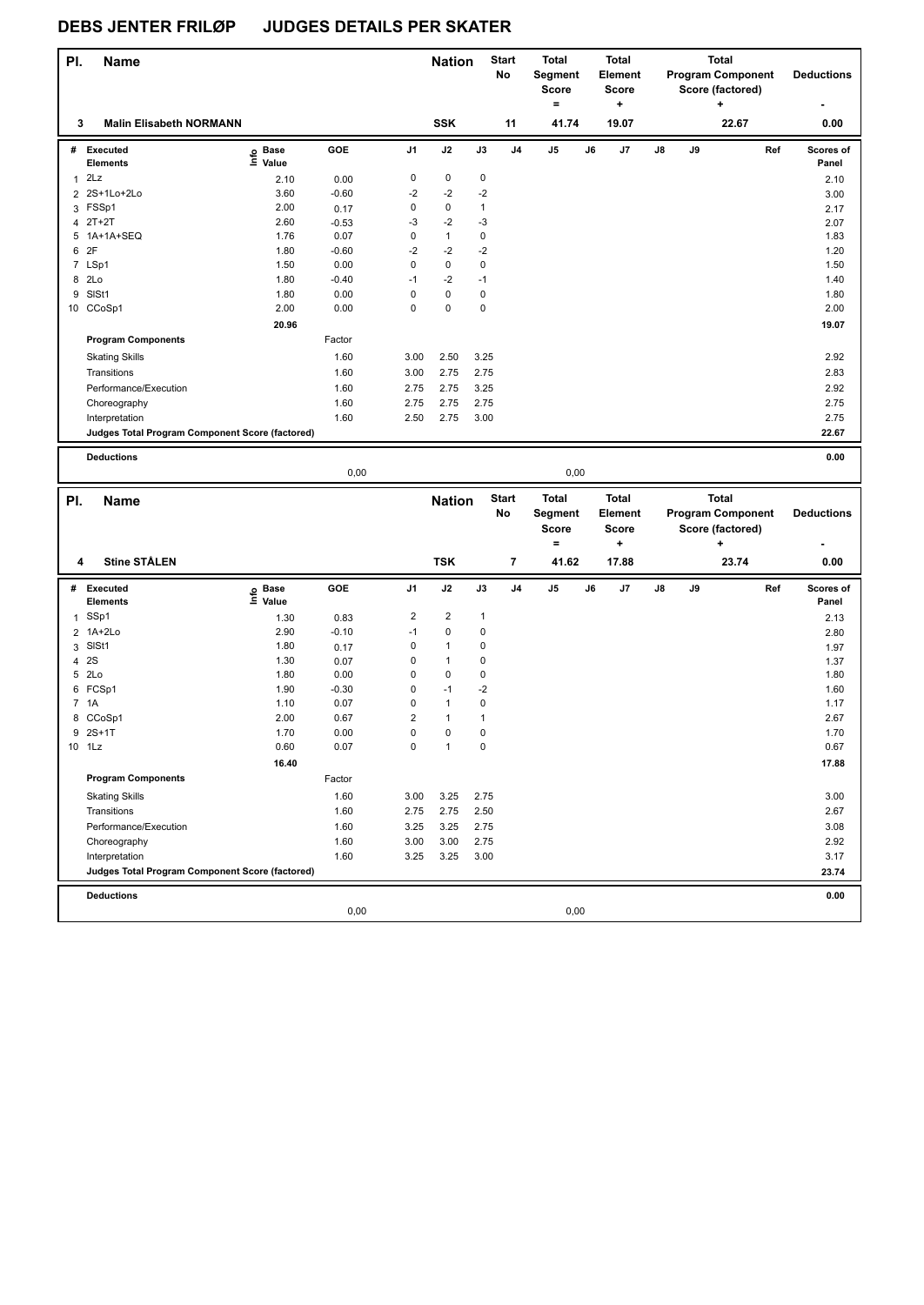| PI.            | <b>Name</b>                                     |                            |                   |                | <b>Nation</b>  |              | <b>Start</b><br>No | <b>Total</b><br>Segment<br><b>Score</b><br>۰ |    | <b>Total</b><br>Element<br><b>Score</b><br>÷ |               |    | <b>Total</b><br><b>Program Component</b><br>Score (factored)<br>÷ |     | <b>Deductions</b>  |
|----------------|-------------------------------------------------|----------------------------|-------------------|----------------|----------------|--------------|--------------------|----------------------------------------------|----|----------------------------------------------|---------------|----|-------------------------------------------------------------------|-----|--------------------|
| 5              | Ellen YU                                        |                            |                   |                | O <sub>l</sub> |              | 10                 | 39.25                                        |    | 16.59                                        |               |    | 24.66                                                             |     | 2.00               |
| #              | Executed<br><b>Elements</b>                     | <b>Base</b><br>١m<br>Value | GOE               | J <sub>1</sub> | J2             | J3           | J <sub>4</sub>     | J <sub>5</sub>                               | J6 | J7                                           | $\mathsf{J}8$ | J9 |                                                                   | Ref | Scores of<br>Panel |
| $\mathbf{1}$   | 2Lz                                             | 1.50                       | $-0.90$           | $-3$           | $-3$           | $-3$         |                    |                                              |    |                                              |               |    |                                                                   |     | 0.60               |
|                | 2 FSSp3                                         | 2.60                       | 0.50              | 1              | $\mathbf{1}$   | 1            |                    |                                              |    |                                              |               |    |                                                                   |     | 3.10               |
| 3              | $2S+2T$                                         | 2.60                       | $-0.07$           | $-1$           | 0              | 0            |                    |                                              |    |                                              |               |    |                                                                   |     | 2.53               |
| 4              | 2Lo                                             | 1.80                       | $-0.90$           | -3             | $-3$           | $-3$         |                    |                                              |    |                                              |               |    |                                                                   |     | 0.90               |
| 5              | 2F<<                                            | 0.50                       | $-0.20$           | $-2$           | $-2$           | $-2$         |                    |                                              |    |                                              |               |    |                                                                   |     | 0.30               |
| 6              | 1A                                              | 1.10                       | 0.20              | 1              | $\mathbf{1}$   | $\mathbf{1}$ |                    |                                              |    |                                              |               |    |                                                                   |     | 1.30               |
| $\overline{7}$ | SISt1                                           | 1.80                       | 0.33              | 1              | $\mathbf 0$    | $\mathbf{1}$ |                    |                                              |    |                                              |               |    |                                                                   |     | 2.13               |
|                | 8 FCoSp2                                        | 2.00                       | $-0.20$           | 0              | $-1$           | $-1$         |                    |                                              |    |                                              |               |    |                                                                   |     | 1.80               |
|                | $9$ 1A+2T                                       | 2.40                       | $-0.07$           | 0              | $\mathbf 0$    | $-1$         |                    |                                              |    |                                              |               |    |                                                                   |     | 2.33               |
|                | 10 CCoSp1                                       | 2.00                       | $-0.40$           | $-2$           | $-1$           | $-1$         |                    |                                              |    |                                              |               |    |                                                                   |     | 1.60               |
|                |                                                 | 18.30                      |                   |                |                |              |                    |                                              |    |                                              |               |    |                                                                   |     | 16.59              |
|                | <b>Program Components</b>                       |                            | Factor            |                |                |              |                    |                                              |    |                                              |               |    |                                                                   |     |                    |
|                | <b>Skating Skills</b>                           |                            | 1.60              | 3.25           | 2.75           | 3.25         |                    |                                              |    |                                              |               |    |                                                                   |     | 3.08               |
|                | Transitions                                     |                            | 1.60              | 3.50           | 3.25           | 3.25         |                    |                                              |    |                                              |               |    |                                                                   |     | 3.33               |
|                | Performance/Execution                           |                            | 1.60              | 3.25           | 3.00           | 3.00         |                    |                                              |    |                                              |               |    |                                                                   |     | 3.08               |
|                | Choreography                                    |                            | 1.60              | 3.25           | 3.00           | 2.75         |                    |                                              |    |                                              |               |    |                                                                   |     | 3.00               |
|                | Interpretation                                  |                            | 1.60              | 3.00           | 3.00           | 2.75         |                    |                                              |    |                                              |               |    |                                                                   |     | 2.92               |
|                | Judges Total Program Component Score (factored) |                            |                   |                |                |              |                    |                                              |    |                                              |               |    |                                                                   |     | 24.66              |
|                | <b>Deductions</b>                               |                            | $-2.00$<br>Falls: |                |                |              |                    |                                              |    |                                              |               |    |                                                                   |     | $-2.00$            |
|                |                                                 |                            | 0,00              |                |                |              |                    | 0,00                                         |    |                                              |               |    |                                                                   |     |                    |

< Under-rotated jump << Downgraded jump

| PI.         | <b>Name</b>                                     |                   |         |                | <b>Nation</b> |      | <b>Start</b><br><b>No</b> | <b>Total</b><br>Segment<br><b>Score</b><br>۰ |    | <b>Total</b><br>Element<br><b>Score</b><br>٠ |               |    | <b>Total</b><br><b>Program Component</b><br>Score (factored)<br>÷ |     | <b>Deductions</b>  |
|-------------|-------------------------------------------------|-------------------|---------|----------------|---------------|------|---------------------------|----------------------------------------------|----|----------------------------------------------|---------------|----|-------------------------------------------------------------------|-----|--------------------|
| 6           | <b>Marie HAAS</b>                               |                   |         |                | <b>SKK</b>    |      | 8                         | 32.66                                        |    | 12.00                                        |               |    | 20.66                                                             |     | 0.00               |
| #           | Executed<br><b>Elements</b>                     | e Base<br>⊆ Value | GOE     | J <sub>1</sub> | J2            | J3   | J <sub>4</sub>            | J <sub>5</sub>                               | J6 | J7                                           | $\mathsf{J}8$ | J9 |                                                                   | Ref | Scores of<br>Panel |
|             | 1 1A+1Lo                                        | 1.60              | $-0.13$ | 0              | 0             | $-2$ |                           |                                              |    |                                              |               |    |                                                                   |     | 1.47               |
|             | $2$ $2Lo$                                       | 1.80              | 0.20    |                | $\mathbf{1}$  | 0    |                           |                                              |    |                                              |               |    |                                                                   |     | 2.00               |
|             | 3 CCoSp3                                        | 3.00              | 0.17    |                | 0             | 0    |                           |                                              |    |                                              |               |    |                                                                   |     | 3.17               |
|             | 4 1F                                            | 0.50              | $-0.03$ | 0              | $-1$          | 0    |                           |                                              |    |                                              |               |    |                                                                   |     | 0.47               |
| 5           | SISt1                                           | 1.80              | 0.00    | 0              | $\mathbf 0$   | 0    |                           |                                              |    |                                              |               |    |                                                                   |     | 1.80               |
| 6           | FSSp1                                           | 2.00              | $-0.20$ | $-1$           | 0             | $-1$ |                           |                                              |    |                                              |               |    |                                                                   |     | 1.80               |
| $7^{\circ}$ | 2S+Lo+T                                         | 1.30              | $-0.53$ | $-2$           | $-3$          | -3   |                           |                                              |    |                                              |               |    |                                                                   |     | 0.77               |
|             | 8 2T<+A+SEQ                                     | 0.72              | $-0.60$ | $-3$           | -3            | $-3$ |                           |                                              |    |                                              |               |    |                                                                   |     | 0.12               |
|             | 9 1 S                                           | 0.40              | 0.00    | 0              | $\mathbf 0$   | 0    |                           |                                              |    |                                              |               |    |                                                                   |     | 0.40               |
|             | 10 CSp0                                         | 0.00              | 0.00    |                |               |      |                           |                                              |    |                                              |               |    |                                                                   |     | 0.00               |
|             |                                                 | 13.12             |         |                |               |      |                           |                                              |    |                                              |               |    |                                                                   |     | 12.00              |
|             | <b>Program Components</b>                       |                   | Factor  |                |               |      |                           |                                              |    |                                              |               |    |                                                                   |     |                    |
|             | <b>Skating Skills</b>                           |                   | 1.60    | 2.75           | 2.50          | 2.75 |                           |                                              |    |                                              |               |    |                                                                   |     | 2.67               |
|             | Transitions                                     |                   | 1.60    | 2.50           | 2.75          | 3.00 |                           |                                              |    |                                              |               |    |                                                                   |     | 2.75               |
|             | Performance/Execution                           |                   | 1.60    | 2.75           | 2.25          | 2.75 |                           |                                              |    |                                              |               |    |                                                                   |     | 2.58               |
|             | Choreography                                    |                   | 1.60    | 2.50           | 2.75          | 2.50 |                           |                                              |    |                                              |               |    |                                                                   |     | 2.58               |
|             | Interpretation                                  |                   | 1.60    | 2.25           | 2.25          | 2.50 |                           |                                              |    |                                              |               |    |                                                                   |     | 2.33               |
|             | Judges Total Program Component Score (factored) |                   |         |                |               |      |                           |                                              |    |                                              |               |    |                                                                   |     | 20.66              |
|             | <b>Deductions</b>                               |                   |         |                |               |      |                           |                                              |    |                                              |               |    |                                                                   |     | 0.00               |
|             |                                                 |                   | 0,00    |                |               |      |                           | 0,00                                         |    |                                              |               |    |                                                                   |     |                    |
|             | $\geq$ linder retated jump.                     |                   |         |                |               |      |                           |                                              |    |                                              |               |    |                                                                   |     |                    |

< Under-rotated jump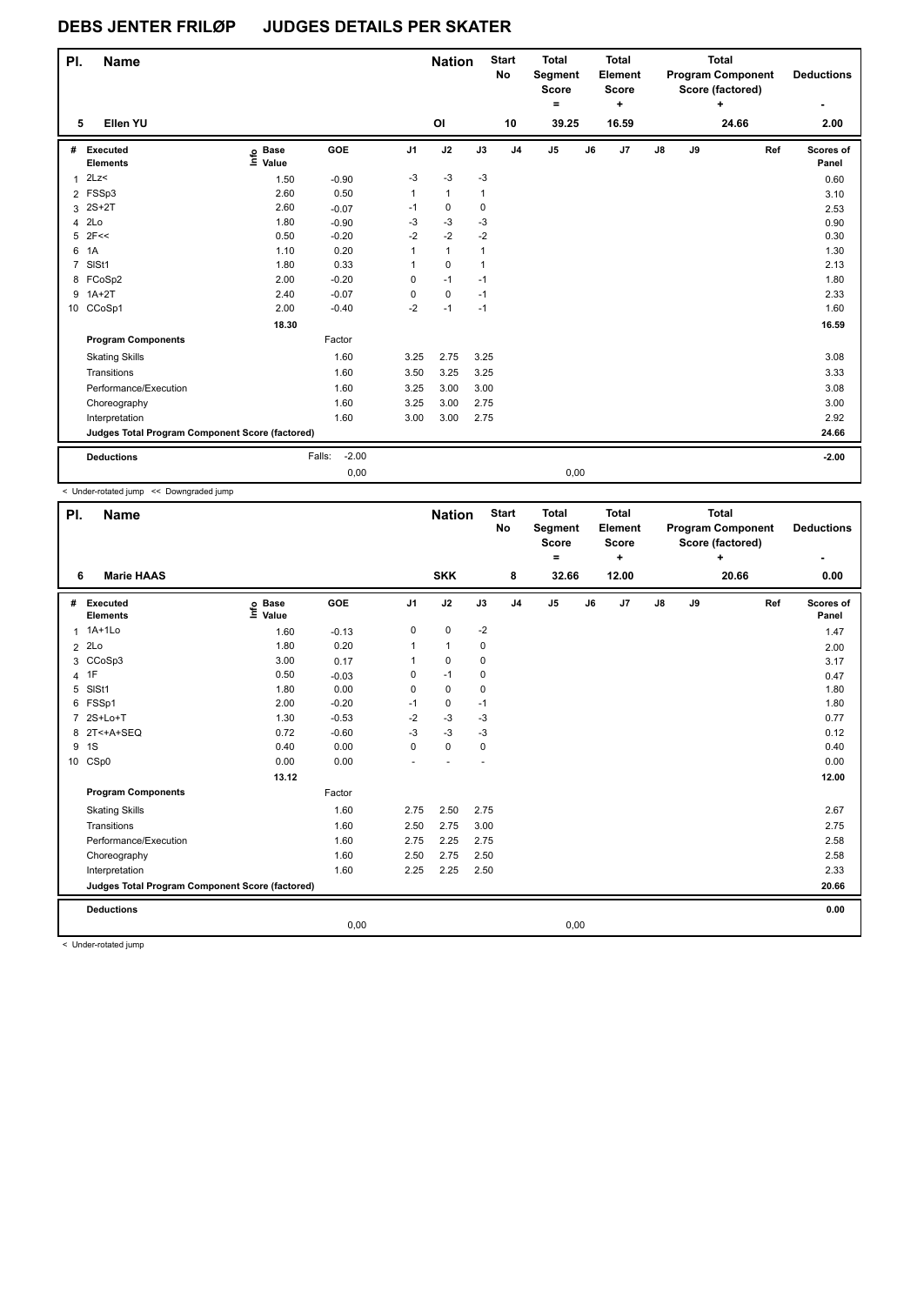| PI.          | Name                                            |                   |                           |              | <b>Nation</b> |              | <b>Start</b><br>No | <b>Total</b><br>Segment  |    | <b>Total</b><br>Element |    |    | <b>Total</b><br><b>Program Component</b> |     | <b>Deductions</b>  |
|--------------|-------------------------------------------------|-------------------|---------------------------|--------------|---------------|--------------|--------------------|--------------------------|----|-------------------------|----|----|------------------------------------------|-----|--------------------|
|              |                                                 |                   |                           |              |               |              |                    | Score                    |    | <b>Score</b>            |    |    | Score (factored)                         |     |                    |
|              |                                                 |                   |                           |              |               |              |                    | $\equiv$                 |    | ٠                       |    |    | ۰.                                       |     |                    |
| 7            | Jannicke Ferger PEDERSEN                        |                   |                           |              | OI            |              | 12                 | 30.11                    |    | 13.04                   |    |    | 21.07                                    |     | 4.00               |
|              | # Executed<br><b>Elements</b>                   | e Base<br>E Value | GOE                       | J1           | J2            | J3           | J4                 | J5                       | J6 | J7                      | J8 | J9 |                                          | Ref | Scores of<br>Panel |
| $\mathbf{1}$ | 2F                                              | 1.80              | $-0.90$                   | -3           | $-3$          | $-3$         |                    |                          |    |                         |    |    |                                          |     | 0.90               |
|              | 2 FSSp1                                         | 2.00              | $-0.40$                   | -2           | 0             | $-2$         |                    |                          |    |                         |    |    |                                          |     | 1.60               |
|              | 3 2F+SEQ                                        | 1.44              | $-0.90$                   | -3           | $-3$          | -3           |                    |                          |    |                         |    |    |                                          |     | 0.54               |
|              | 4 2 S                                           | 1.30              | $-0.60$                   | -3           | $-3$          | $-3$         |                    |                          |    |                         |    |    |                                          |     | 0.70               |
|              | 5 SISt1                                         | 1.80              | $-0.50$                   | -2           | $-2$          | $-1$         |                    |                          |    |                         |    |    |                                          |     | 1.30               |
|              | 6 CSSp1                                         | 1.90              | 0.17                      | $\mathbf{1}$ | 0             | 0            |                    |                          |    |                         |    |    |                                          |     | 2.07               |
|              | 7 2Lo+1T+1Lo                                    | 2.70              | $-0.10$                   | 0            | 0             | $-1$         |                    |                          |    |                         |    |    |                                          |     | 2.60               |
| 8            | 1A                                              | 1.10              | $-0.07$                   | $\mathsf 0$  | 0             | $-1$         |                    |                          |    |                         |    |    |                                          |     | 1.03               |
| 9            | 2Lo                                             | 1.80              | $-0.90$                   | -3<br>$-2$   | $-3$<br>$-2$  | $-3$         |                    |                          |    |                         |    |    |                                          |     | 0.90               |
|              | 10 CCoSp1                                       | 2.00              | $-0.60$                   |              |               | $-2$         |                    |                          |    |                         |    |    |                                          |     | 1.40               |
|              |                                                 | 17.84             | Factor                    |              |               |              |                    |                          |    |                         |    |    |                                          |     | 13.04              |
|              | <b>Program Components</b>                       |                   |                           |              |               |              |                    |                          |    |                         |    |    |                                          |     |                    |
|              | <b>Skating Skills</b>                           |                   | 1.60                      | 2.50         | 2.75          | 3.00         |                    |                          |    |                         |    |    |                                          |     | 2.75               |
|              | Transitions                                     |                   | 1.60                      | 2.50         | 2.50          | 2.50         |                    |                          |    |                         |    |    |                                          |     | 2.50               |
|              | Performance/Execution                           |                   | 1.60                      | 2.25         | 2.75          | 2.75         |                    |                          |    |                         |    |    |                                          |     | 2.58               |
|              | Choreography                                    |                   | 1.60                      | 2.25         | 2.25          | 2.75         |                    |                          |    |                         |    |    |                                          |     | 2.42               |
|              | Interpretation                                  |                   | 1.60                      | 2.25         | 3.25          | 3.25         |                    |                          |    |                         |    |    |                                          |     | 2.92               |
|              | Judges Total Program Component Score (factored) |                   |                           |              |               |              |                    |                          |    |                         |    |    |                                          |     | 21.07              |
|              | <b>Deductions</b>                               |                   | $-4.00$<br>Falls:         |              |               |              |                    |                          |    |                         |    |    |                                          |     | $-4.00$            |
|              |                                                 |                   | 0,00                      |              |               |              |                    | 0,00                     |    |                         |    |    |                                          |     |                    |
|              |                                                 |                   |                           |              |               |              |                    |                          |    |                         |    |    |                                          |     |                    |
|              |                                                 |                   |                           |              |               |              |                    |                          |    |                         |    |    |                                          |     |                    |
| PI.          | <b>Name</b>                                     |                   |                           |              | <b>Nation</b> |              | <b>Start</b>       | Total                    |    | <b>Total</b>            |    |    | <b>Total</b>                             |     |                    |
|              |                                                 |                   |                           |              |               |              | No                 | Segment                  |    | <b>Element</b>          |    |    | <b>Program Component</b>                 |     | <b>Deductions</b>  |
|              |                                                 |                   |                           |              |               |              |                    | <b>Score</b><br>$\equiv$ |    | Score<br>+              |    |    | Score (factored)<br>÷                    |     |                    |
| 8            | <b>Stine Thomle KARLSEN</b>                     |                   |                           |              | <b>RKK</b>    |              | 5                  | 28.62                    |    | 11.48                   |    |    | 18.14                                    |     | 1.00               |
|              |                                                 |                   |                           |              |               |              |                    |                          |    |                         |    |    |                                          |     |                    |
|              | # Executed                                      | ၉ Base            | GOE                       | J1           | J2            | J3           | J4                 | J5                       | J6 | J7                      | J8 | J9 |                                          | Ref | Scores of          |
|              | <b>Elements</b>                                 | $\bar{z}$ Value   |                           |              |               |              |                    |                          |    |                         |    |    |                                          |     | Panel              |
| 1            | 1A                                              | 1.10              | 0.13                      | $\mathbf{1}$ | $\pmb{0}$     | $\mathbf{1}$ |                    |                          |    |                         |    |    |                                          |     | 1.23               |
|              | 2 2S+1T                                         | 1.70              | 0.00                      | 0            | $\mathbf 0$   | 0            |                    |                          |    |                         |    |    |                                          |     | 1.70               |
|              | 3 2Lo                                           | 1.80              | $-0.30$                   | -1           | $-1$          | $-1$         |                    |                          |    |                         |    |    |                                          |     | 1.50               |
|              | 4 FCSp1                                         | 1.90              | $-0.10$                   | 0            | $-1$          | 0            |                    |                          |    |                         |    |    |                                          |     | 1.80               |
|              | 5 1Lo+1A+SEQ                                    | 1.28              | $-0.13$                   | -1           | $-1$          | 0            |                    |                          |    |                         |    |    |                                          |     | 1.15               |
|              | 6 CoSp1                                         | 1.70              | $-0.50$                   | $-2$         | $-2$          | $-1$         |                    |                          |    |                         |    |    |                                          |     | 1.20               |
|              | 7 2S                                            | 1.30              | 0.00                      | 0            | 0             | 0            |                    |                          |    |                         |    |    |                                          |     | 1.30               |
|              | $8$ 2T <<                                       | 0.40<br>1.80      | $-0.30$<br>$-0.30$        | -3<br>$-2$   | $-3$<br>0     | -3<br>$-1$   |                    |                          |    |                         |    |    |                                          |     | 0.10               |
|              | 9 SISt1<br>10 LSp0                              | 0.00              | 0.00                      |              |               |              |                    |                          |    |                         |    |    |                                          |     | 1.50<br>0.00       |
|              |                                                 | 12.98             |                           |              |               |              |                    |                          |    |                         |    |    |                                          |     | 11.48              |
|              | <b>Program Components</b>                       |                   | Factor                    |              |               |              |                    |                          |    |                         |    |    |                                          |     |                    |
|              |                                                 |                   | 1.60                      |              |               |              |                    |                          |    |                         |    |    |                                          |     | 2.25               |
|              | <b>Skating Skills</b>                           |                   |                           | 2.00         | 2.25          | 2.50         |                    |                          |    |                         |    |    |                                          |     |                    |
|              | Transitions                                     |                   | 1.60                      | 2.00         | 2.50          | 2.00         |                    |                          |    |                         |    |    |                                          |     | 2.17               |
|              | Performance/Execution                           |                   | 1.60                      | 2.50         | 2.00          | 2.25         |                    |                          |    |                         |    |    |                                          |     | 2.25               |
|              | Choreography<br>Interpretation                  |                   | 1.60<br>1.60              | 2.00<br>2.00 | 2.50<br>2.75  | 2.25<br>2.50 |                    |                          |    |                         |    |    |                                          |     | 2.25<br>2.42       |
|              | Judges Total Program Component Score (factored) |                   |                           |              |               |              |                    |                          |    |                         |    |    |                                          |     | 18.14              |
|              |                                                 |                   |                           |              |               |              |                    |                          |    |                         |    |    |                                          |     |                    |
|              | <b>Deductions</b>                               |                   | $-1.00$<br>Falls:<br>0,00 |              |               |              |                    | 0,00                     |    |                         |    |    |                                          |     | $-1.00$            |

<< Downgraded jump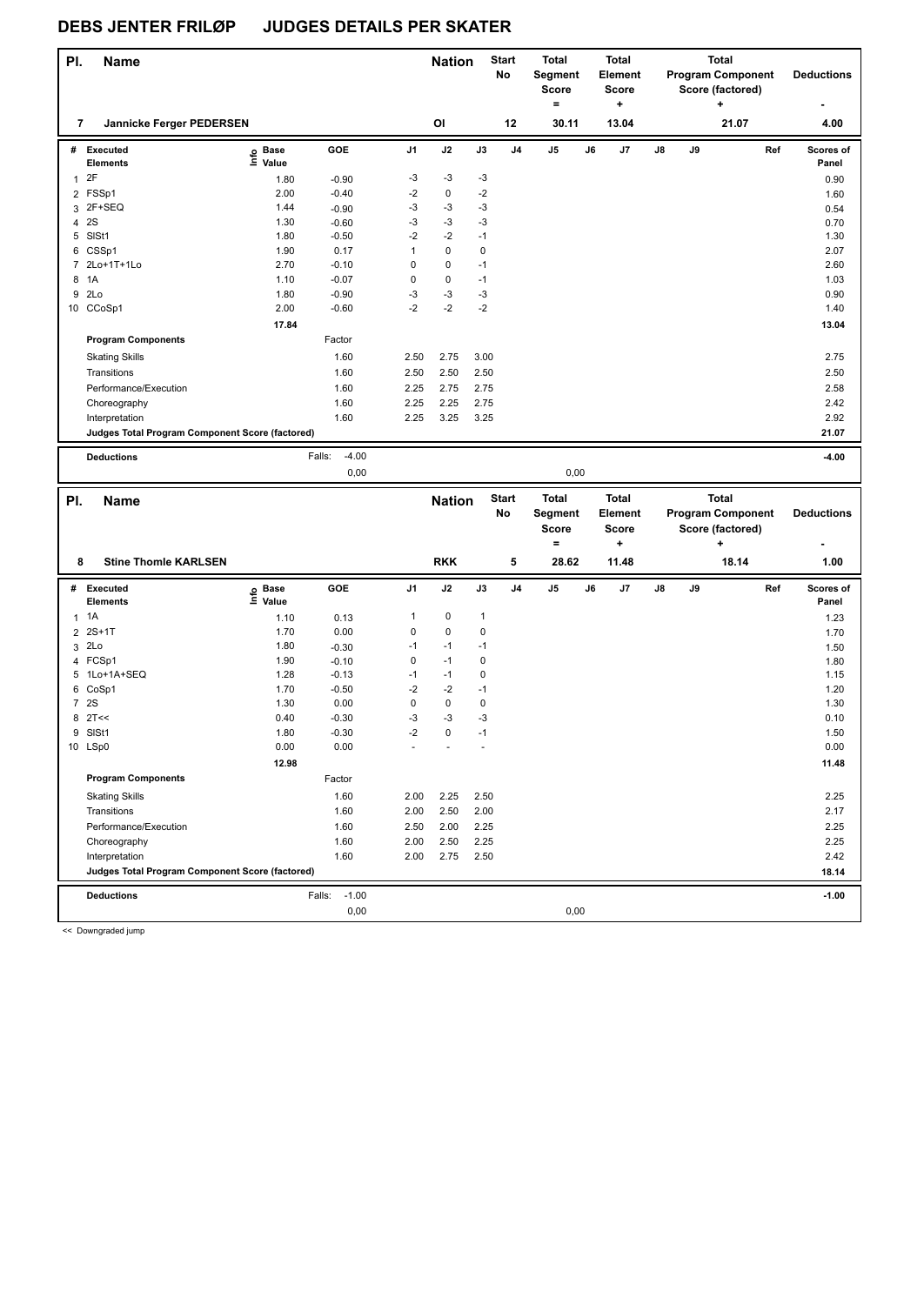| PI.            | <b>Name</b>                                     |   |                   |            |                | <b>Nation</b>  |                          | <b>Start</b><br><b>No</b> | <b>Total</b><br>Segment<br><b>Score</b><br>۰ |    | <b>Total</b><br>Element<br><b>Score</b><br>٠ |               |    | <b>Total</b><br><b>Program Component</b><br>Score (factored)<br>$\ddot{}$ |     | <b>Deductions</b><br>٠ |
|----------------|-------------------------------------------------|---|-------------------|------------|----------------|----------------|--------------------------|---------------------------|----------------------------------------------|----|----------------------------------------------|---------------|----|---------------------------------------------------------------------------|-----|------------------------|
| 9              | Mathilde Austdahl SANDØY                        |   |                   |            |                | OI             |                          | 9                         | 28.32                                        |    | 9.80                                         |               |    | 18.52                                                                     |     | 0.00                   |
| #              | Executed<br><b>Elements</b>                     |   | e Base<br>E Value | <b>GOE</b> | J <sub>1</sub> | J2             | J3                       | J <sub>4</sub>            | J <sub>5</sub>                               | J6 | J7                                           | $\mathsf{J}8$ | J9 |                                                                           | Ref | Scores of<br>Panel     |
| 1              | $2F<+2T<<$                                      |   | 1.70              | $-0.80$    | -3             | $-3$           | $-2$                     |                           |                                              |    |                                              |               |    |                                                                           |     | 0.90                   |
|                | $2$ 2Lz <<                                      | e | 0.60              | $-0.30$    | $-3$           | $-3$           | $-3$                     |                           |                                              |    |                                              |               |    |                                                                           |     | 0.30                   |
|                | 3 CoSp0                                         |   | 0.00              | 0.00       | $\sim$         | $\blacksquare$ | $\overline{\phantom{a}}$ |                           |                                              |    |                                              |               |    |                                                                           |     | 0.00                   |
| 4              | 2S                                              |   | 1.30              | 0.00       | 0              | 0              | $\mathbf 0$              |                           |                                              |    |                                              |               |    |                                                                           |     | 1.30                   |
| 5              | SISt1                                           |   | 1.80              | $-0.60$    | $-2$           | $-2$           | $-2$                     |                           |                                              |    |                                              |               |    |                                                                           |     | 1.20                   |
|                | 6 1A+Lo+2T<<                                    |   | 1.50              | $-0.60$    | $-3$           | $-3$           | $-3$                     |                           |                                              |    |                                              |               |    |                                                                           |     | 0.90                   |
| $\overline{7}$ | FCSp1                                           |   | 1.90              | $-0.30$    | $-1$           | $-1$           | $-1$                     |                           |                                              |    |                                              |               |    |                                                                           |     | 1.60                   |
|                | 8 2F<                                           |   | 1.30              | $-0.50$    | $-2$           | $-1$           | $-2$                     |                           |                                              |    |                                              |               |    |                                                                           |     | 0.80                   |
| 9              | 1A                                              |   | 1.10              | 0.00       | 0              | 0              | $\mathbf 0$              |                           |                                              |    |                                              |               |    |                                                                           |     | 1.10                   |
|                | 10 CCoSp1                                       |   | 2.00              | $-0.30$    | $-1$           | $-1$           | $-1$                     |                           |                                              |    |                                              |               |    |                                                                           |     | 1.70                   |
|                |                                                 |   | 13.20             |            |                |                |                          |                           |                                              |    |                                              |               |    |                                                                           |     | 9.80                   |
|                | <b>Program Components</b>                       |   |                   | Factor     |                |                |                          |                           |                                              |    |                                              |               |    |                                                                           |     |                        |
|                | <b>Skating Skills</b>                           |   |                   | 1.60       | 2.25           | 2.50           | 2.75                     |                           |                                              |    |                                              |               |    |                                                                           |     | 2.50                   |
|                | Transitions                                     |   |                   | 1.60       | 2.00           | 2.00           | 2.25                     |                           |                                              |    |                                              |               |    |                                                                           |     | 2.08                   |
|                | Performance/Execution                           |   |                   | 1.60       | 2.25           | 2.25           | 2.50                     |                           |                                              |    |                                              |               |    |                                                                           |     | 2.33                   |
|                | Choreography                                    |   |                   | 1.60       | 2.25           | 2.50           | 2.25                     |                           |                                              |    |                                              |               |    |                                                                           |     | 2.33                   |
|                | Interpretation                                  |   |                   | 1.60       | 2.25           | 2.25           | 2.50                     |                           |                                              |    |                                              |               |    |                                                                           |     | 2.33                   |
|                | Judges Total Program Component Score (factored) |   |                   |            |                |                |                          |                           |                                              |    |                                              |               |    |                                                                           |     | 18.52                  |
|                | <b>Deductions</b>                               |   |                   |            |                |                |                          |                           |                                              |    |                                              |               |    |                                                                           |     | 0.00                   |
|                |                                                 |   |                   | 0,00       |                |                |                          |                           | 0,00                                         |    |                                              |               |    |                                                                           |     |                        |

< Under-rotated jump << Downgraded jump e Jump take off with wrong edge

| PI. | <b>Name</b>                                     |                                  |            |                | <b>Nation</b> |      | <b>Start</b><br><b>No</b> | Total<br>Segment<br><b>Score</b><br>۰ |    | <b>Total</b><br>Element<br><b>Score</b><br>٠ |               |    | <b>Total</b><br><b>Program Component</b><br>Score (factored)<br>+ |     | <b>Deductions</b>  |
|-----|-------------------------------------------------|----------------------------------|------------|----------------|---------------|------|---------------------------|---------------------------------------|----|----------------------------------------------|---------------|----|-------------------------------------------------------------------|-----|--------------------|
| 10  | Anna SOLBERG                                    |                                  |            |                | <b>TSK</b>    |      | 3                         | 28.15                                 |    | 10.69                                        |               |    | 17.46                                                             |     | 0.00               |
| #   | Executed<br><b>Elements</b>                     | <b>Base</b><br>e Base<br>⊆ Value | <b>GOE</b> | J <sub>1</sub> | J2            | J3   | J <sub>4</sub>            | J <sub>5</sub>                        | J6 | J7                                           | $\mathsf{J}8$ | J9 |                                                                   | Ref | Scores of<br>Panel |
| 1   | 2S<<+SEQ                                        | 0.32                             | $-0.30$    | -3             | $-3$          | -3   |                           |                                       |    |                                              |               |    |                                                                   |     | 0.02               |
|     | 2 CCoSp1                                        | 2.00                             | 0.00       | 0              | 0             | 0    |                           |                                       |    |                                              |               |    |                                                                   |     | 2.00               |
| 3   | 2Lo<<                                           | 0.50                             | $-0.30$    | -3             | $-3$          | -3   |                           |                                       |    |                                              |               |    |                                                                   |     | 0.20               |
| 4   | SSp1                                            | 1.30                             | 0.50       |                | $\mathbf{1}$  | 1    |                           |                                       |    |                                              |               |    |                                                                   |     | 1.80               |
| 5   | SISt1                                           | 1.80                             | 0.17       | 1              | $\pmb{0}$     | 0    |                           |                                       |    |                                              |               |    |                                                                   |     | 1.97               |
| 6   | $1A+1T$                                         | 1.50                             | $-0.13$    | 0              | $-1$          | $-1$ |                           |                                       |    |                                              |               |    |                                                                   |     | 1.37               |
|     | 7 1F+SEQ                                        | 0.40                             | 0.03       | 0              | $\mathbf{1}$  | $-1$ |                           |                                       |    |                                              |               |    |                                                                   |     | 0.43               |
|     | 8 FSSp1                                         | 2.00                             | $-0.30$    | $-1$           | 0             | $-2$ |                           |                                       |    |                                              |               |    |                                                                   |     | 1.70               |
| 9   | 2T<<                                            | 0.40                             | $-0.30$    | $-3$           | -3            | $-3$ |                           |                                       |    |                                              |               |    |                                                                   |     | 0.10               |
|     | 10 1A                                           | 1.10                             | 0.00       | 0              | $\pmb{0}$     | 0    |                           |                                       |    |                                              |               |    |                                                                   |     | 1.10               |
|     |                                                 | 11.32                            |            |                |               |      |                           |                                       |    |                                              |               |    |                                                                   |     | 10.69              |
|     | <b>Program Components</b>                       |                                  | Factor     |                |               |      |                           |                                       |    |                                              |               |    |                                                                   |     |                    |
|     | <b>Skating Skills</b>                           |                                  | 1.60       | 2.25           | 2.25          | 2.25 |                           |                                       |    |                                              |               |    |                                                                   |     | 2.25               |
|     | Transitions                                     |                                  | 1.60       | 2.50           | 1.75          | 2.00 |                           |                                       |    |                                              |               |    |                                                                   |     | 2.08               |
|     | Performance/Execution                           |                                  | 1.60       | 2.50           | 2.00          | 2.25 |                           |                                       |    |                                              |               |    |                                                                   |     | 2.25               |
|     | Choreography                                    |                                  | 1.60       | 2.00           | 1.50          | 2.50 |                           |                                       |    |                                              |               |    |                                                                   |     | 2.00               |
|     | Interpretation                                  |                                  | 1.60       | 2.50           | 2.50          | 2.00 |                           |                                       |    |                                              |               |    |                                                                   |     | 2.33               |
|     | Judges Total Program Component Score (factored) |                                  |            |                |               |      |                           |                                       |    |                                              |               |    |                                                                   |     | 17.46              |
|     | <b>Deductions</b>                               |                                  |            |                |               |      |                           |                                       |    |                                              |               |    |                                                                   |     | 0.00               |
|     |                                                 |                                  | 0,00       |                |               |      |                           | 0,00                                  |    |                                              |               |    |                                                                   |     |                    |
|     | <b>22 Doumanded inner</b>                       |                                  |            |                |               |      |                           |                                       |    |                                              |               |    |                                                                   |     |                    |

<< Downgraded jump

L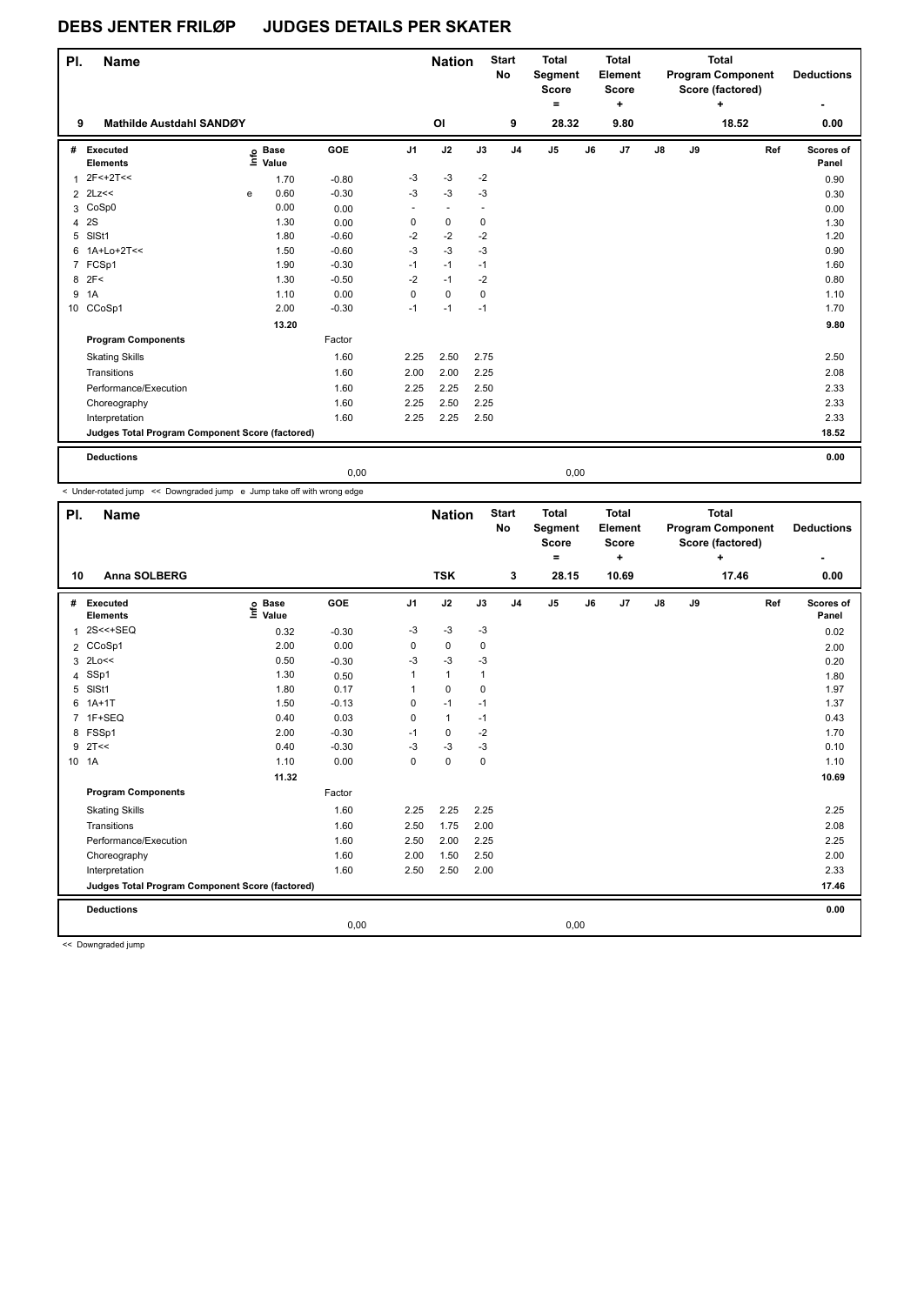| PI.            | <b>Name</b>                                     |                            |         |        | <b>Nation</b>            |                      | <b>Start</b><br>No | <b>Total</b><br>Segment<br><b>Score</b> |    | <b>Total</b><br>Element<br><b>Score</b> |               |    | <b>Total</b><br><b>Program Component</b><br>Score (factored) |     | <b>Deductions</b>  |
|----------------|-------------------------------------------------|----------------------------|---------|--------|--------------------------|----------------------|--------------------|-----------------------------------------|----|-----------------------------------------|---------------|----|--------------------------------------------------------------|-----|--------------------|
|                |                                                 |                            |         |        |                          |                      |                    | ۰                                       |    | ÷                                       |               |    | ÷                                                            |     | ٠                  |
| 11             | <b>Stine ABRAHAMSON</b>                         |                            |         |        | <b>SSK</b>               |                      | $\mathbf{2}$       | 26.83                                   |    | 10.43                                   |               |    | 16.40                                                        |     | 0.00               |
| #              | Executed<br><b>Elements</b>                     | © Base<br>E Value<br>Value | GOE     | J1     | J2                       | J3                   | J <sub>4</sub>     | J <sub>5</sub>                          | J6 | J7                                      | $\mathsf{J}8$ | J9 |                                                              | Ref | Scores of<br>Panel |
| $\mathbf{1}$   | 2S                                              | 1.30                       | 0.00    | 0      | $\pmb{0}$                | 0                    |                    |                                         |    |                                         |               |    |                                                              |     | 1.30               |
| $\overline{2}$ | 1A+Lo+2S<                                       | 2.00                       | $-0.60$ | -3     | $-3$                     | $-3$                 |                    |                                         |    |                                         |               |    |                                                              |     | 1.40               |
| 3              | SSp1                                            | 1.30                       | 0.33    | 1      | $\mathbf{1}$             | 0                    |                    |                                         |    |                                         |               |    |                                                              |     | 1.63               |
| 4              | 2T<                                             | 0.90                       | $-0.53$ | $-3$   | $-2$                     | $-3$                 |                    |                                         |    |                                         |               |    |                                                              |     | 0.37               |
| 5              | SISt1                                           | 1.80                       | $-0.30$ | 0      | $-2$                     | $-1$                 |                    |                                         |    |                                         |               |    |                                                              |     | 1.50               |
| 6              | 2Lo<<                                           | 0.50                       | $-0.23$ | $-2$   | $-3$                     | $-2$                 |                    |                                         |    |                                         |               |    |                                                              |     | 0.27               |
|                | 7 CCoSp0                                        | 0.00                       | 0.00    | $\sim$ | $\overline{\phantom{a}}$ | $\ddot{\phantom{1}}$ |                    |                                         |    |                                         |               |    |                                                              |     | 0.00               |
|                | 8 1A+1A+SEQ                                     | 1.76                       | $-0.20$ | $-1$   | $-1$                     | $-1$                 |                    |                                         |    |                                         |               |    |                                                              |     | 1.56               |
|                | 9 1F+1Lo                                        | 1.00                       | 0.00    | 0      | $\pmb{0}$                | 0                    |                    |                                         |    |                                         |               |    |                                                              |     | 1.00               |
|                | 10 FCSp1                                        | 1.90                       | $-0.50$ | $-1$   | $-3$                     | $-1$                 |                    |                                         |    |                                         |               |    |                                                              |     | 1.40               |
|                |                                                 | 12.46                      |         |        |                          |                      |                    |                                         |    |                                         |               |    |                                                              |     | 10.43              |
|                | <b>Program Components</b>                       |                            | Factor  |        |                          |                      |                    |                                         |    |                                         |               |    |                                                              |     |                    |
|                | <b>Skating Skills</b>                           |                            | 1.60    | 2.50   | 2.00                     | 2.25                 |                    |                                         |    |                                         |               |    |                                                              |     | 2.25               |
|                | Transitions                                     |                            | 1.60    | 2.50   | 1.75                     | 1.75                 |                    |                                         |    |                                         |               |    |                                                              |     | 2.00               |
|                | Performance/Execution                           |                            | 1.60    | 2.25   | 1.50                     | 2.00                 |                    |                                         |    |                                         |               |    |                                                              |     | 1.92               |
|                | Choreography                                    |                            | 1.60    | 2.50   | 1.75                     | 2.00                 |                    |                                         |    |                                         |               |    |                                                              |     | 2.08               |
|                | Interpretation                                  |                            | 1.60    | 2.25   | 2.00                     | 1.75                 |                    |                                         |    |                                         |               |    |                                                              |     | 2.00               |
|                | Judges Total Program Component Score (factored) |                            |         |        |                          |                      |                    |                                         |    |                                         |               |    |                                                              |     | 16.40              |
|                | <b>Deductions</b>                               |                            |         |        |                          |                      |                    |                                         |    |                                         |               |    |                                                              |     | 0.00               |
|                |                                                 |                            | 0,00    |        |                          |                      |                    | 0,00                                    |    |                                         |               |    |                                                              |     |                    |

< Under-rotated jump << Downgraded jump

| PI. | <b>Name</b>                                                                                    |                   |                   |                | <b>Nation</b>            |                          | <b>Start</b><br>No | <b>Total</b><br><b>Segment</b><br><b>Score</b><br>$\equiv$ |    | <b>Total</b><br>Element<br><b>Score</b><br>٠ |               |    | <b>Total</b><br><b>Program Component</b><br>Score (factored)<br>+ |     | <b>Deductions</b>  |
|-----|------------------------------------------------------------------------------------------------|-------------------|-------------------|----------------|--------------------------|--------------------------|--------------------|------------------------------------------------------------|----|----------------------------------------------|---------------|----|-------------------------------------------------------------------|-----|--------------------|
| 12  | <b>Anna Emilie HAGEN</b>                                                                       |                   |                   |                | <b>SKK</b>               |                          | 6                  | 26.74                                                      |    | 9.07                                         |               |    | 18.67                                                             |     | 1.00               |
| #   | Executed<br><b>Elements</b>                                                                    | e Base<br>⊆ Value | GOE               | J <sub>1</sub> | J2                       | J3                       | J <sub>4</sub>     | J <sub>5</sub>                                             | J6 | J7                                           | $\mathsf{J}8$ | J9 |                                                                   | Ref | Scores of<br>Panel |
| 1   | 2Lo<                                                                                           | 1.30              | $-0.90$           | $-3$           | $-3$                     | $-3$                     |                    |                                                            |    |                                              |               |    |                                                                   |     | 0.40               |
|     | $2$ 2F<<                                                                                       | 0.50              | $-0.30$           | $-3$           | $-3$                     | -3                       |                    |                                                            |    |                                              |               |    |                                                                   |     | 0.20               |
|     | 3 FCSp1                                                                                        | 1.90              | $-0.20$           | $-1$           | 0                        | $-1$                     |                    |                                                            |    |                                              |               |    |                                                                   |     | 1.70               |
| 4   | 1A+Lo+2Lo<<                                                                                    | 1.60              | $-0.60$           | -3             | -3                       | $-3$                     |                    |                                                            |    |                                              |               |    |                                                                   |     | 1.00               |
| 5   | $1Lz+1T$                                                                                       | 1.00              | 0.00              | 0              | $\mathbf 0$              | 0                        |                    |                                                            |    |                                              |               |    |                                                                   |     | 1.00               |
| 6   | 2T<<                                                                                           | 0.40              | $-0.20$           | $-1$           | $-3$                     | $-2$                     |                    |                                                            |    |                                              |               |    |                                                                   |     | 0.20               |
| 7   | Ccosp0                                                                                         | 0.00              | 0.00              | ٠              | $\overline{\phantom{a}}$ | $\overline{\phantom{a}}$ |                    |                                                            |    |                                              |               |    |                                                                   |     | 0.00               |
| 8   | CiSt1                                                                                          | 1.80              | 0.17              | 1              | 0                        | 0                        |                    |                                                            |    |                                              |               |    |                                                                   |     | 1.97               |
| 9   | 2S                                                                                             | 1.30              | $-0.20$           | 0              | $-2$                     | $-1$                     |                    |                                                            |    |                                              |               |    |                                                                   |     | 1.10               |
|     | 10 LSp1                                                                                        | 1.50              | 0.00              | 0              | $\pmb{0}$                | 0                        |                    |                                                            |    |                                              |               |    |                                                                   |     | 1.50               |
|     |                                                                                                | 11.30             |                   |                |                          |                          |                    |                                                            |    |                                              |               |    |                                                                   |     | 9.07               |
|     | <b>Program Components</b>                                                                      |                   | Factor            |                |                          |                          |                    |                                                            |    |                                              |               |    |                                                                   |     |                    |
|     | <b>Skating Skills</b>                                                                          |                   | 1.60              | 2.50           | 2.25                     | 2.50                     |                    |                                                            |    |                                              |               |    |                                                                   |     | 2.42               |
|     | Transitions                                                                                    |                   | 1.60              | 2.50           | 2.25                     | 2.50                     |                    |                                                            |    |                                              |               |    |                                                                   |     | 2.42               |
|     | Performance/Execution                                                                          |                   | 1.60              | 2.50           | 2.00                     | 2.25                     |                    |                                                            |    |                                              |               |    |                                                                   |     | 2.25               |
|     | Choreography                                                                                   |                   | 1.60              | 2.00           | 2.50                     | 2.50                     |                    |                                                            |    |                                              |               |    |                                                                   |     | 2.33               |
|     | Interpretation                                                                                 |                   | 1.60              | 2.25           | 2.50                     | 2.00                     |                    |                                                            |    |                                              |               |    |                                                                   |     | 2.25               |
|     | Judges Total Program Component Score (factored)                                                |                   |                   |                |                          |                          |                    |                                                            |    |                                              |               |    |                                                                   |     | 18.67              |
|     | <b>Deductions</b>                                                                              |                   | $-1.00$<br>Falls: |                |                          |                          |                    |                                                            |    |                                              |               |    |                                                                   |     | $-1.00$            |
|     |                                                                                                |                   | 0,00              |                |                          |                          |                    | 0,00                                                       |    |                                              |               |    |                                                                   |     |                    |
|     | and a series and a series of the series of<br>$\sim$ $\sim$ $\sim$ $\sim$ $\sim$ $\sim$ $\sim$ |                   |                   |                |                          |                          |                    |                                                            |    |                                              |               |    |                                                                   |     |                    |

< Under-rotated jump << Downgraded jump